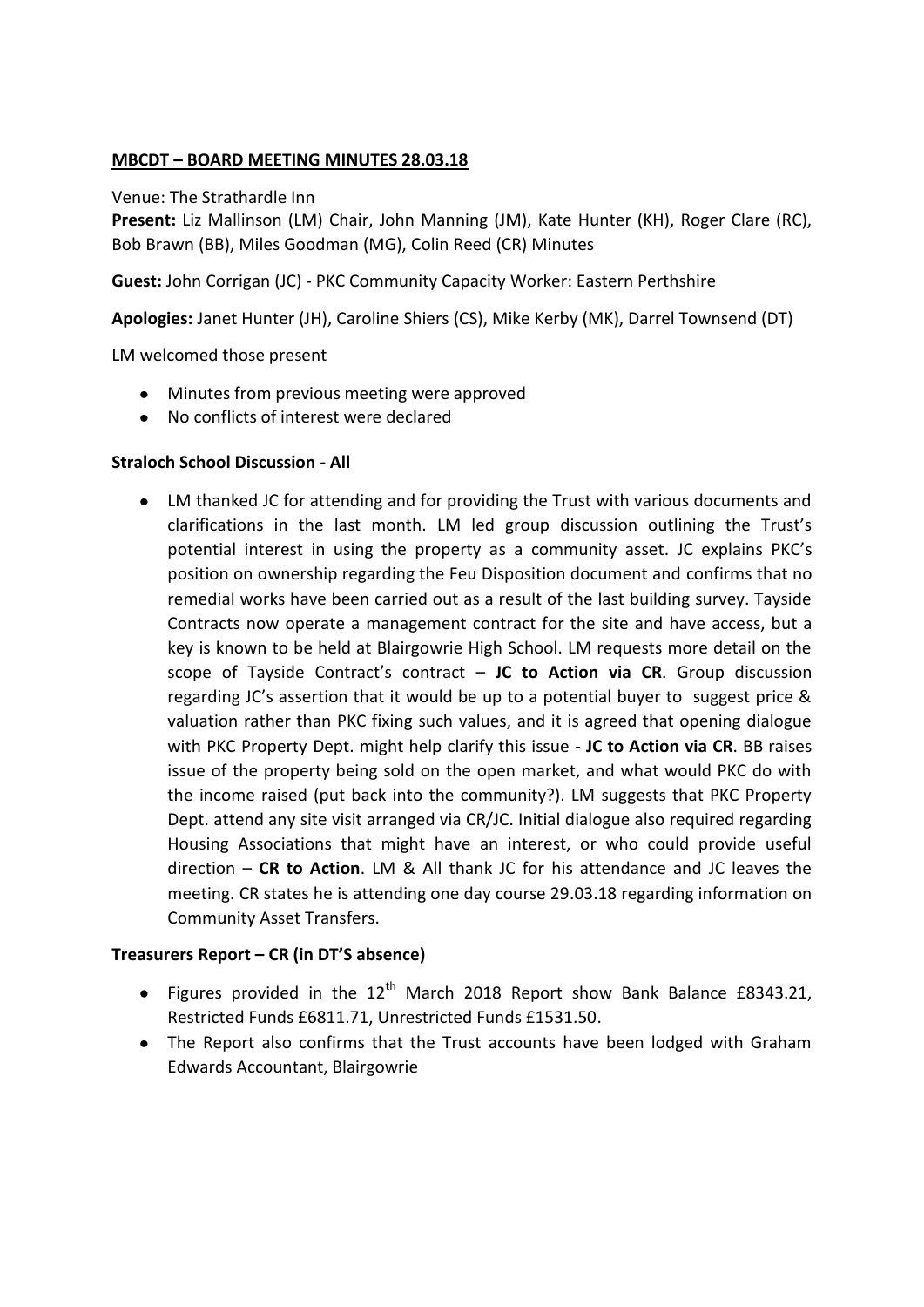# **Matters Arising**

- **Spittal of Glenshee update – All** LM updated on her contact with CNPA. JM & BB outline and discuss response received by Gordon Lindsay PKC regarding site safety: PKC position seems to be that they have done all that they believe they are able to do bearing in mind it is still in private ownership, and it is they who should be responsible for all costs and actions regarding site safety, security and maintenance. Discussion by All regarding keeping an open mind on all possible outcomes, and that is always useful to keep dialogue open with all existing and new parties with regard to the Trust's stated position on the site.
- **Paths Network Update – RC** offers update on recent developments, highlighting recent article Blairgowrie Advertiser: funding secured via Countryside Trust for Lair path developments & improvements. RC also circulated fundraising update for Kirkmichael Path Network via Co-op showing £881.38 raised so far. RC raises some outstanding issues such as Riverside Walk bench replacement, and that he hopes to walk the Pitcarmick route to assess any other works needed. Discussion regarding the Kindrogan route still being problematic (windfall & path clearing, etc.) and JM highlights improvements that could be made at Kindrogan Rock. RC will raise these and other issues when attending Forestry Commission Local Forest Plan open session on 29.03.18 that will also be attended by CR and others.
- **Development Officer funding update CR** gives updates on two current funding bids: the DTAS Strengthening Communities Fund application was unsuccessful but the PKC Community Economic Development Fund has been approved. CR outlines his commitment to undertaking this work alongside ongoing admin duties. A Response to Brief paper will be circulated to Directors in next seven days so that agreement can be reached at next Board meeting on specific projects to advance. In the meantime CR suggests there is no reason why he couldn't progress with work regarding CBOPS and initial scoping for events – Agreed by All. An application to secure match funding is also in progress, with support from Ericht Trust and GSTA
- **Charity Shop** Group discussion regarding arrangements for shop opening W/C 25<sup>th</sup> May, including Sunday opening. Staff rota available on Dropbox and CR to commence marketing first week April. KH confirms garage space for donations will be available again.

### **AOB**

- JM highlights recent correspondence regarding Landscape Partnership and the new focus on the Cateran Eco Museum project.
- **BB confirms new PKC Community Investment Fund commences April**  $5<sup>th</sup>$  **and will** continue to chase details on scope & criteria - **BB to Action.**
- JM and Pat Townsend to attend Community Heritage Scotland event at Birnam Institute on 21<sup>st</sup> April on behalf of Archive Project.
- CR reminder to All that Martin Mathers HEAT Project is due to attend as a guest at the next Board Meeting 25<sup>th</sup> April